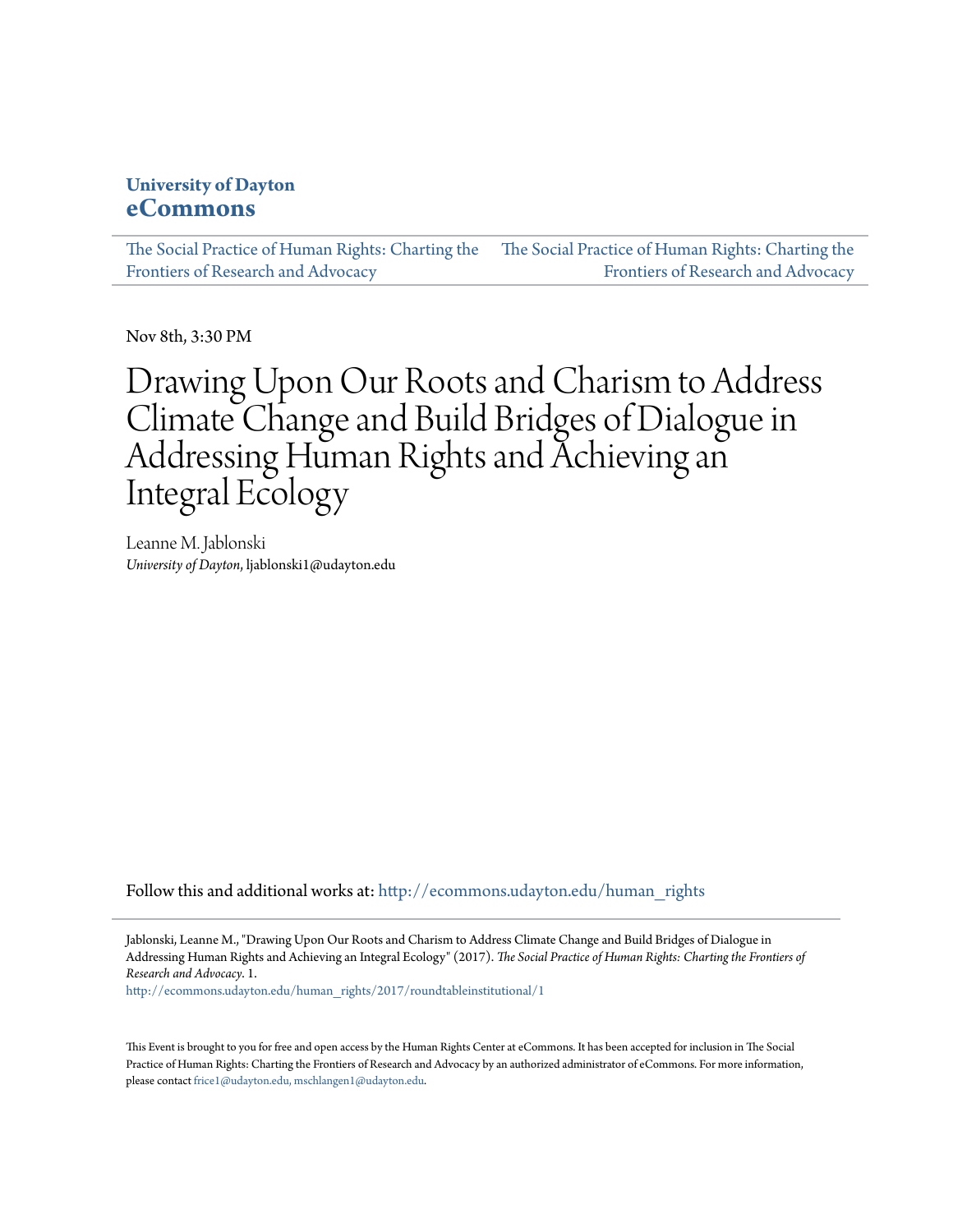## **The Social Practice of Human Rights: Charting the Frontiers of Research and Advocacy**

2017 Conference of the University of Dayton Human Rights Center Nov. 8-10, 2017, Dayton, Ohio For the archive of the conference, see [http://ecommons.udayton.edu/human\\_rights/2017/](http://ecommons.udayton.edu/human_rights/2017/)

**Research Panel:** Roundtable – Building Institutional Strength to Address Climate Change: Connecting Sustainability and Human Rights

**Presenter:** Leanne M. Jablonski, F.M.I., University of Dayton

**Title:** Drawing Upon Our Roots and Charism to Address Climate Change and Build Bridges of Dialogue in Addressing Human Rights and Achieving an Integral Ecology

### **Abstract:**

Although sustainability and human rights are interconnected expressions of Catholic social teaching, the fields and praxis have developed independently. Human rights and other justice issues are rooted in the humanities and social sciences. The idea of sustainability has roots in the humanities and social sciences, but also in natural science and engineering. While sustainability research by scientists and engineers receives support, it is lacking for consideration of human rights and justice concerns, largely because these are viewed as advocacy. More recently, the intersection of these areas, particularly in the examination of the impacts of global climate change, has provided an opportunity for unification, especially when human stories lend empathy to observations, provide motivation to action, and allow technical expertise to help alleviate injustice.

Faith-based organizations are positioned to be bridge-builders by inviting the expertise of environmental scientists in educational programs. Pope Francis' *Laudato Si'* received warm reception by numerous scientific organizations, and its call for all fields to work towards an integral ecology through dialogue is an impetus for interconnection. The longstanding tradition of Catholic institutions in addressing social concerns and the integration inherent in Catholic intellectual tradition invite opportunities for the integration of divergent fields of knowledge in the practices of sustainability and human rights.

As a Catholic and Marianist institution, the University of Dayton draws on its founding charism by seeing all as members of one global family and by extending the concept of community from people to ecosystems. We offer opportunities to engage in dialogues among expert panelists, a diverse campus, and the local community to explore justice issues like hunger, environmental racism, and peace. Applying the spiritualities, vision, and behavior of the founders of our religious institutions to today's needs can help us to educate, act, and advocate for an integral ecological future together.

#### **About the presenter:**

Leanne M. Jablonski, F.M.I., PhD, is Scholar for Faith and Environment in the Hanley Sustainability Institute at the University of Dayton and director of the Marianist Environmental Education Center. She is a plant ecologist, educator, and pastoral minister engaged in climate science and faith and environmental justice (EJ) outreach regionally and nationally. She directs the 100-acre Marianist Environmental Education Center, the aim of which is "restoring communities of land and people." At the University of Dayton, she is the Scholar for Faith and Environment with the Hanley Sustainability Institute; coordinates